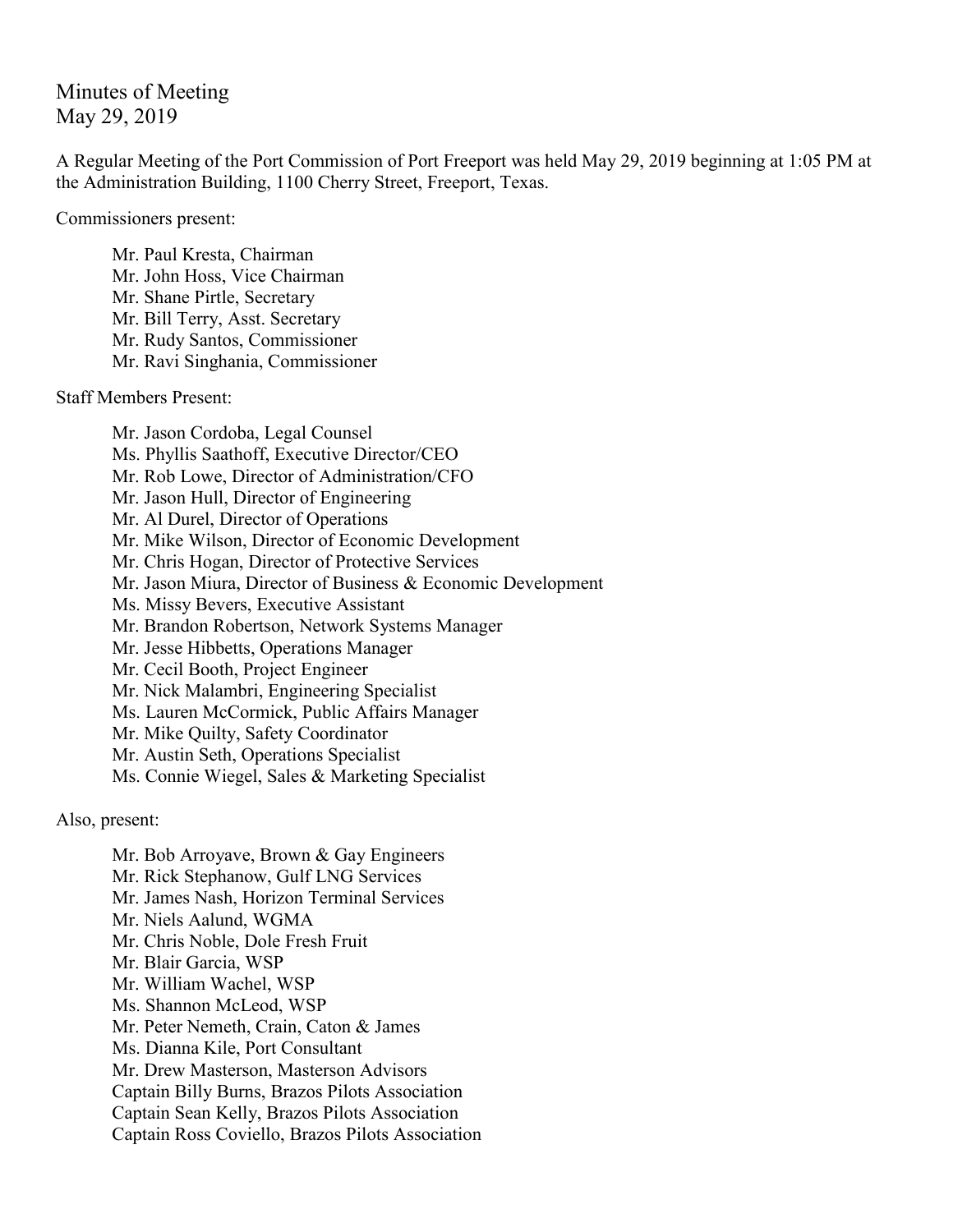Captain Daniel Blanton, Brazos Pilots Association Mr. Neil McLellan, HDR Mr. Bruce Reed, Phillips 66

- 1. CONVENE OPEN SESSION in accordance with Texas Government Code Section 551.001, et. seq., to review and consider the following:
- 2. Invocation Mr. Rob Lowe, Chief Financial Officer
- 3. Pledge of Allegiance U.S. Flag & Texas Flag
- 4. Roll Call Commissioner Kresta noted that all Commissioners were present.
- 5. Safety Briefing Mr. Mike Quilty, Safety Coordinator
- 6. Approval of minutes from the Regular Meeting held May 16, 2019.

A motion was made by Commissioner Pirtle to approve the minutes as presented. The motion was seconded by Commissioner Santos with all Commissioners present voting in favor of the motion.

- 7. Reports from Executive Staff:
	- A. Receive report from Executive Director/CEO on activities and matters related to administrative affairs. Port tenant updates, USCOE, rail matters and meetings, AAPA Committees, leases, contracts, upcoming Port and civic events and other related administrative affairs.

Ms. Saathoff congratulated Commissioner Santos on his daughter's graduation from Angleton High School and Mike Wilson on his son's recent graduation from Texas A&M. Freeport LNG announced their approval from the Department of Energy for exports from the fourth liquefaction train that has been approved by FERC. Ms. Saathoff reported the Port has send a letter of support for the bill introduced by the House T&I Committee that calls for full use of the Harbor Maintenance Trust Fund. Staff will meet with the U.S. Army Corps of Engineers May 30 to discuss various topics associated with the Freeport Harbor Channel. Additionally, the Change of Command Ceremony will be held July 2. Ms. Saathoff announced that today will be the last meeting for Commissioner Terry and thanked him for his time served with Port Freeport and highlighted various Port accomplishments in his 12 years with the Port. Ms. Saathoff also reported on meeting held May 28 with executives from Riviana.

B. Receive report from Chief Financial Officer on monthly activity and matters related to financial results, investments, insurance, leases, real property matters and other related administrative affairs.

Mr. Lowe gave a brief financial presentation and update to the Commission.

C. Receive report from Director of Engineering on activities and matters related to Freeport Harbor Federal Channel, capital projects, Hydrographic Report and other related facility engineering matters.

Mr. Hull reported the last of the concrete pavement for the Rail Project was poured earlier in the day. Asphalt work is also taking place for Highway 36 which is expected to be finished this week. Additionally, Mr. Hull explained the draft MOA's included with his report which will be brought back to the board for approval in June. The first (204C) is for funding the Corps of Engineers to review the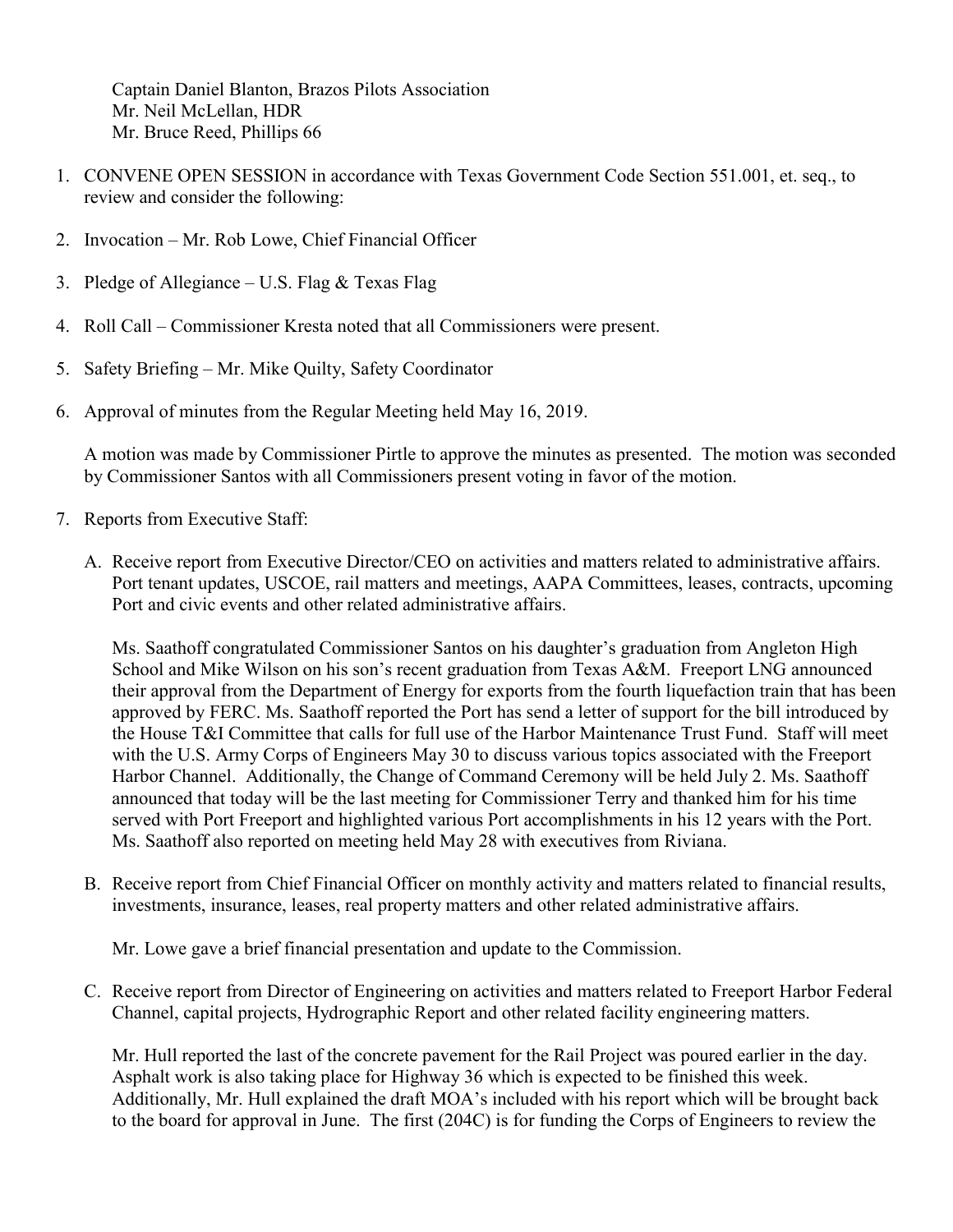Port's plans in the bid package for Reaches 2 and 3. The second document is a proposal from HDR for the design of Reach 2.

D. Receive report from Director of Operations on activities and matters related to operations, vessel activity, tonnage and other related port operation matters.

Mr. Durel reported the month of April was a good month with the Port seeing 28 vessels. This included 9 Ro/Ro, 2 Vulcan, 1 Riviana rice vessel and regular container carriers. Total tonnage for the fiscal year is up 20%. The operations team is currently reviewing the hurricane plan for the new season and beginning work on the budget. He also reported the safety coordinator continues to work with staff and tenants reviewing procedures and making recommendations. Security continues crisis management and meeting with area maritime security committee and the U.S. Coast Guard as well as working on grant process. Mr. Durel also reported the quarterly tenant safety meeting was held May 8 with guest speaker Alex Williams who discussed outdoor visibility safety wear and equipment.

E. Receive report from Director of Business & Economic Development on activities and matters related to industry meetings, sales reports, advertising, web activity, Foreign-Trade Zone, Rail District and other ocean transportation related matters.

Mr. Miura reported on the JOC Gulf Shipping Conference held in Houston June 20-22. Port Freeport was a contributing sponsor.

- 8. Receive report from Commissioners on matters related to:
	- A. May 9 Operations, Safety & Security Advisory Committee Commissioner Pirtle reported the committee met to discuss various security issues, review hurricane procedures, meet the new K9's and security grants.
	- B. May 16 Personnel Advisory Committee Commissioner Hoss reported the committee review various policies which are on the agenda for approval and noted policy 3.8 will be further reviewed.
	- C. May 17 Finance Advisory Committee Mr. Singhania reported the committee met to discuss the Port liability insurance and new proposals from Horizon Terminal Services, both of which are on the agenda for approval.
	- D. Meetings and conferences attended, Port presentations and other related Port Commission matters.

Commissioner Singhania reported attending Texas Gulf Coast Regional Airport's celebratory reception held May 28 for its recognition as Texas' General Aviation Airport of the Year. Additionally, Commissioner Singhania stated that June 7 he and incoming commissioner Dan Croft will hold a swearing-in ceremony.

- 9. Public Comment Commissioner Rudy Santos addressed Commissioner Terry thanking him and his family for his service with Port Freeport. Mr. Cecil Booth announced that two local softball teams are headed to Austin for the State Tournament, Danbury Panthers and Angleton Ladycats, and wished both teams good luck.
- 10. Receive update from the Brazos Pilots regarding Dispatch Services.

Captain Billy Burns of the Brazos Pilots Association gave a presentation and update on the dispatch services implementation and progress in the last 3 months.

11. Approval of financial reports presented for the period ending April 30, 2019.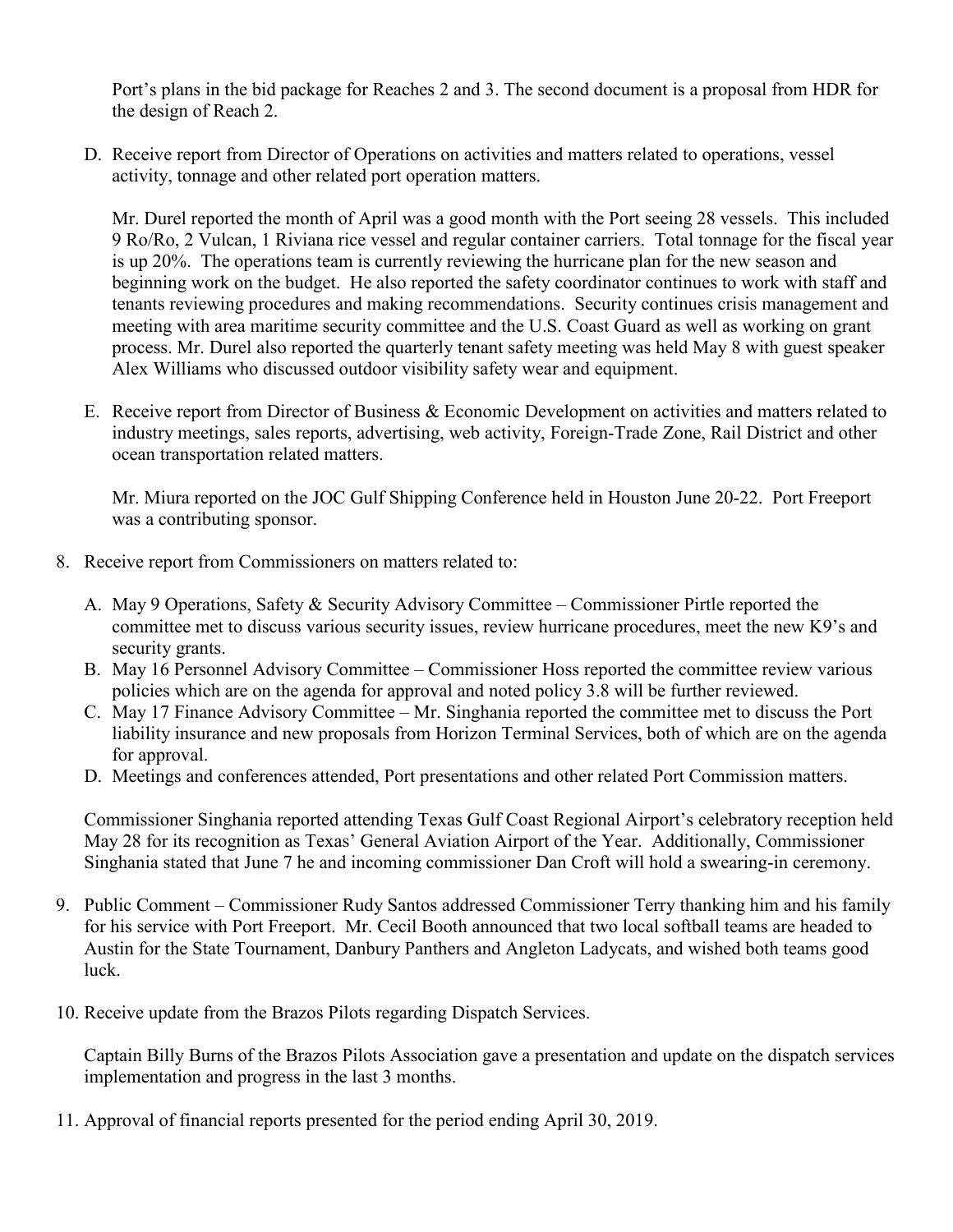A motion was made by Commissioner Singhania to approve the reports as presented by staff. The motion was seconded by Commissioner Pirtle with all Commissioners present voting in favor of the motion.

12. Approval of a Construction Contract with Burnside Services for the Velasco Terminal Backland Development, Area 3 project, for an amount not to exceed \$4,990,627.70.

Mr. Hull stated bids were opened for this project May 21. This project involves installing two 7x7 box culverts in the drainage ditch channel and covering it with approximately 5 acres of concrete pavement. Budget for the project was \$6 million. 7 bids were submitted with the lowest bid submitted by Burnside Services. Staff recommends approval of contract with Burnside Services in the amount of \$4,990,627.70.

A motion was made by Commissioner Terry approve the contract. The motion was seconded by Commissioner Santos with all Commissioners present voting in favor of the motion.

13. Approval of liability insurances through broker Arthur J. Gallagher & Co. for a total premium of \$152,991.

Ms. Campus stated current liability packages expire July 1. Staff as met with the Finance Advisory Committee to review the proposal submitted and it is staff's recommendation to renew the liability package for total premium of \$152,991 which is slightly under 11% increase over the previous year. Mr. Lowe added that staff received the pollution insurance on the port's vessel (security boat) which is a \$350.00 addition to the premium.

A motion was made by Commissioner Singhania to approve the liability insurance as presented by staff plus the additional \$350 for pollution insurance. The motion was seconded by Commissioner Hoss with all Commissioners present voting in favor of the motion.

14. Adoption of a Resolution of the Port Commission of Port Freeport approving the Preliminary Official Statement; and approving other matters incidental thereto.

Mr. Lowe stated this resolution of part of the Port's preparations in moving forward with the first issuance of \$35 million in bonds, as part of the \$130 million taxpayer approved bond package. This is the preliminary official statement approval request. Staff recommends approval.

A motion was made by Commissioner Pirtle to approve the resolution. The motion was seconded by Commissioner Hoss with all Commissioners present voting in favor of the motion.

15. Approval of Port Policies 3.7 (Employment), 4.1-4.3 (Employment Status & Records), 8.1 and 8.7 (Ethics, Conduct & Disciplinary Action).

Mr. Lowe stated the policies presented have been reviewed in committee and have minor changes. Staff recommends approval. Commissioner Hoss noted Policy 3.7 has been combined with Policy 8.1 and will be deleted. 3.8 will be further reviewed.

A motion was made by Commissioner Hoss to approve the policies. The motion was seconded by Commissioner Santos with all Commissioners present voting in favor of the motion.

- 16. EXECUTIVE SESSION in accordance with Subchapter D of the Open Meetings Act, Texas Government Code Section 551.001, et. seq., to review and consider the following:
	- A. Under authority of Section 551.071 (Consultation with Attorney) for discussion regarding: